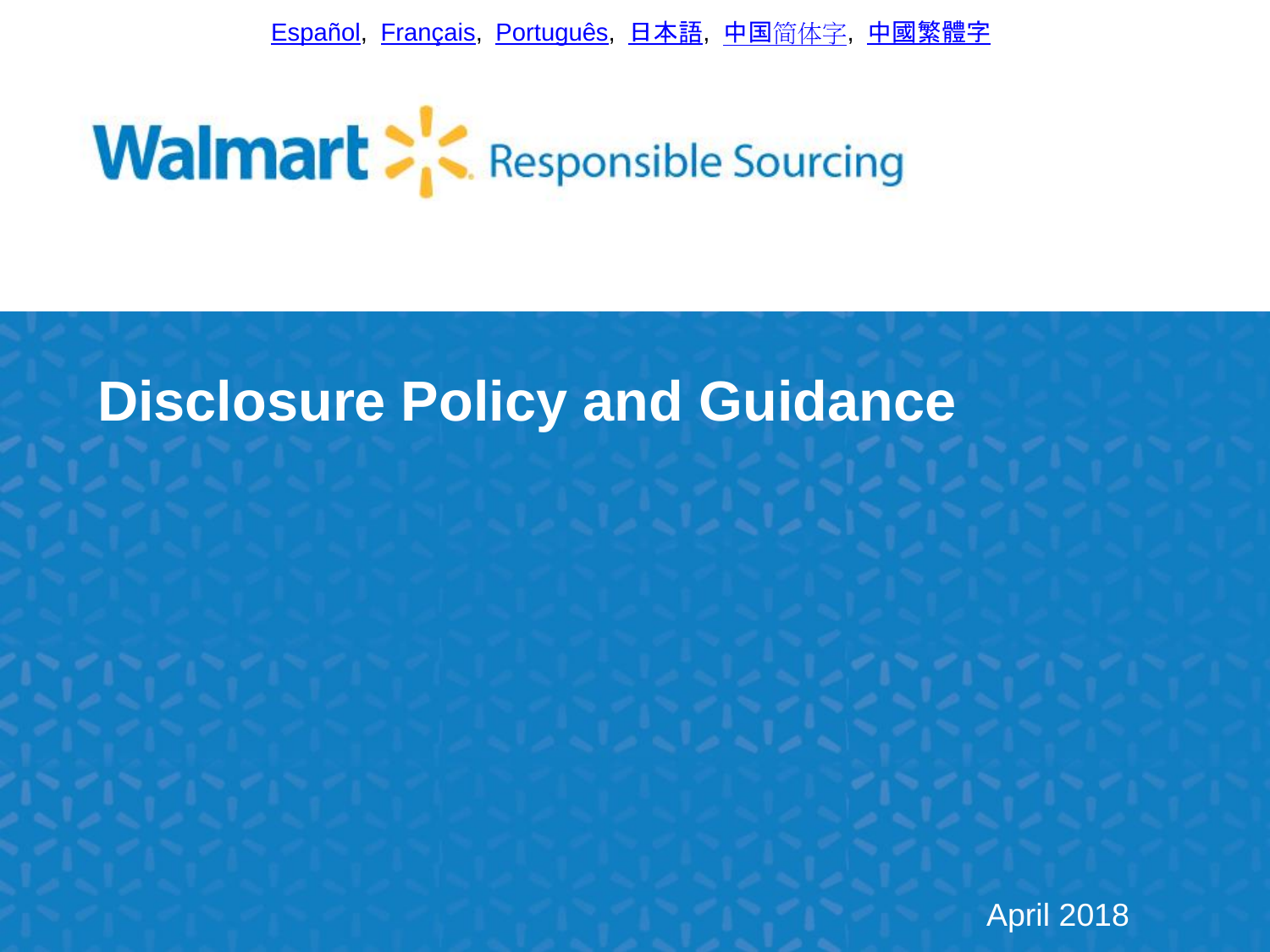

### **Disclosure Policy and Guidance Table of Contents**

**Introduction** – page 3

**Policy Documents** Required Disclosure – page 4 Disclosure Exemptions – page 5 Consequences for non-compliance - page 6

**Disclosure Guidance Documents** Facilities that require disclosure chart - page 7 Facilities that require disclosure decision tree - page 8

**Exemption Guidance Documents** Applying for Approved Brand exemption – page 9 Applying for Distributor exemption - page 10

**Disclosure Guidance "How To" Documents** How to Review current facility listings – page 11 How to add, Remove or change facility listings – page 12

Definitions of facility and merchandise types - pages 13-15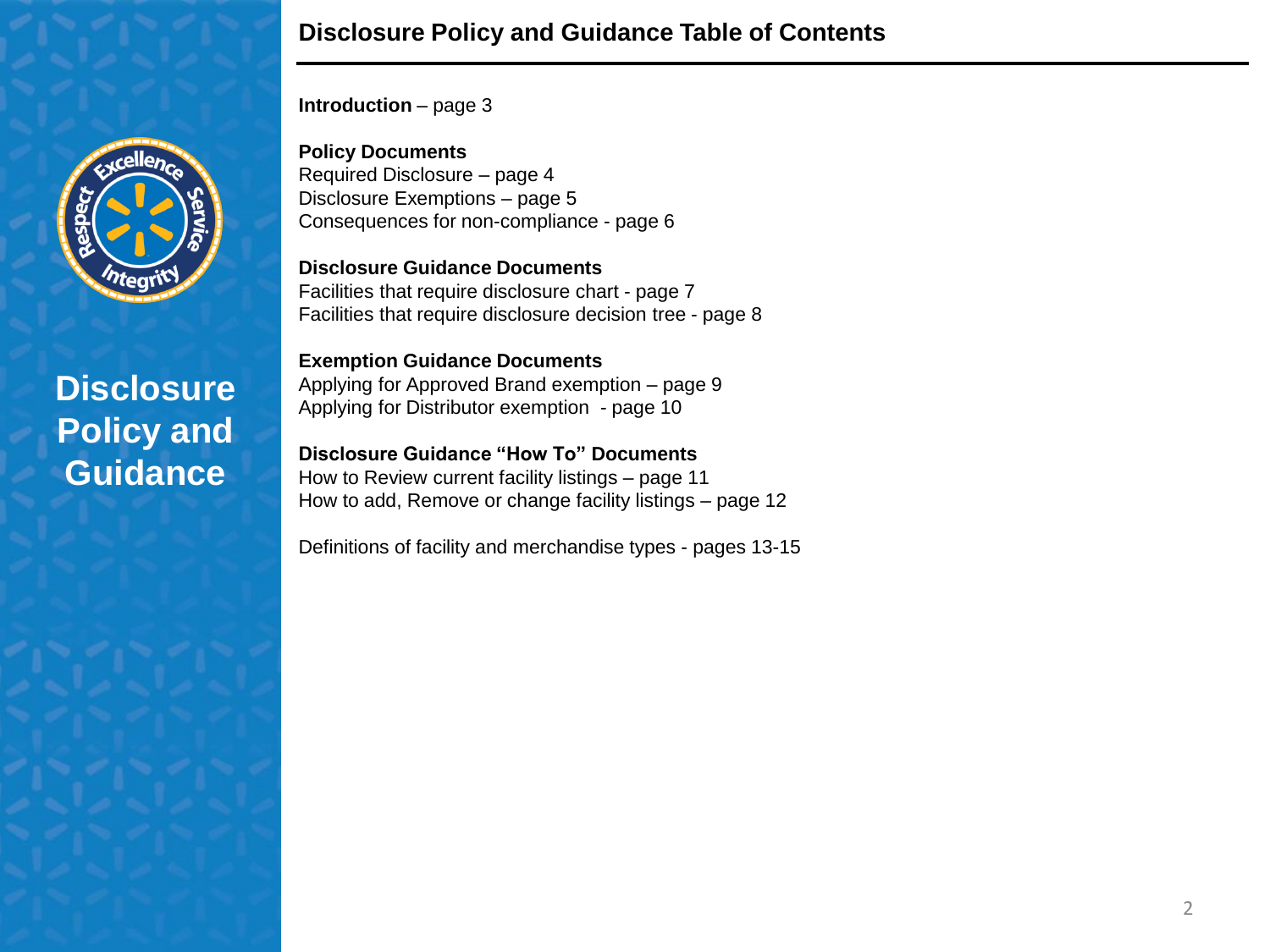### **Introduction**



**Disclosure Policy and Guidance**

Supplier transparency about the facilities used to produce merchandise for Wal-Mart Stores, Inc. ("Walmart") is a foundational aspect of the Walmart Responsible Sourcing program. Our [Standards for Suppliers](http://corporate.walmart.com/sourcing-standards-resources) set forth the expectations that suppliers be transparent by disclosing information in conformity with the requirements set out below. That transparency allows Walmart to assess supply chain risk, monitor for compliance with our Standards for Suppliers, and deploy resources in a risk-based manner—all of which helps us earn and keep our customers' trust. It is important to note that, although Walmart does not require suppliers to disclose all facilities, Walmart's Standards for Suppliers apply to all steps in the supply chain. Suppliers should also understand that the disclosure requirements set out below pertain only to Walmart Responsible Sourcing; other departments within Walmart may have additional or different disclosure requirements.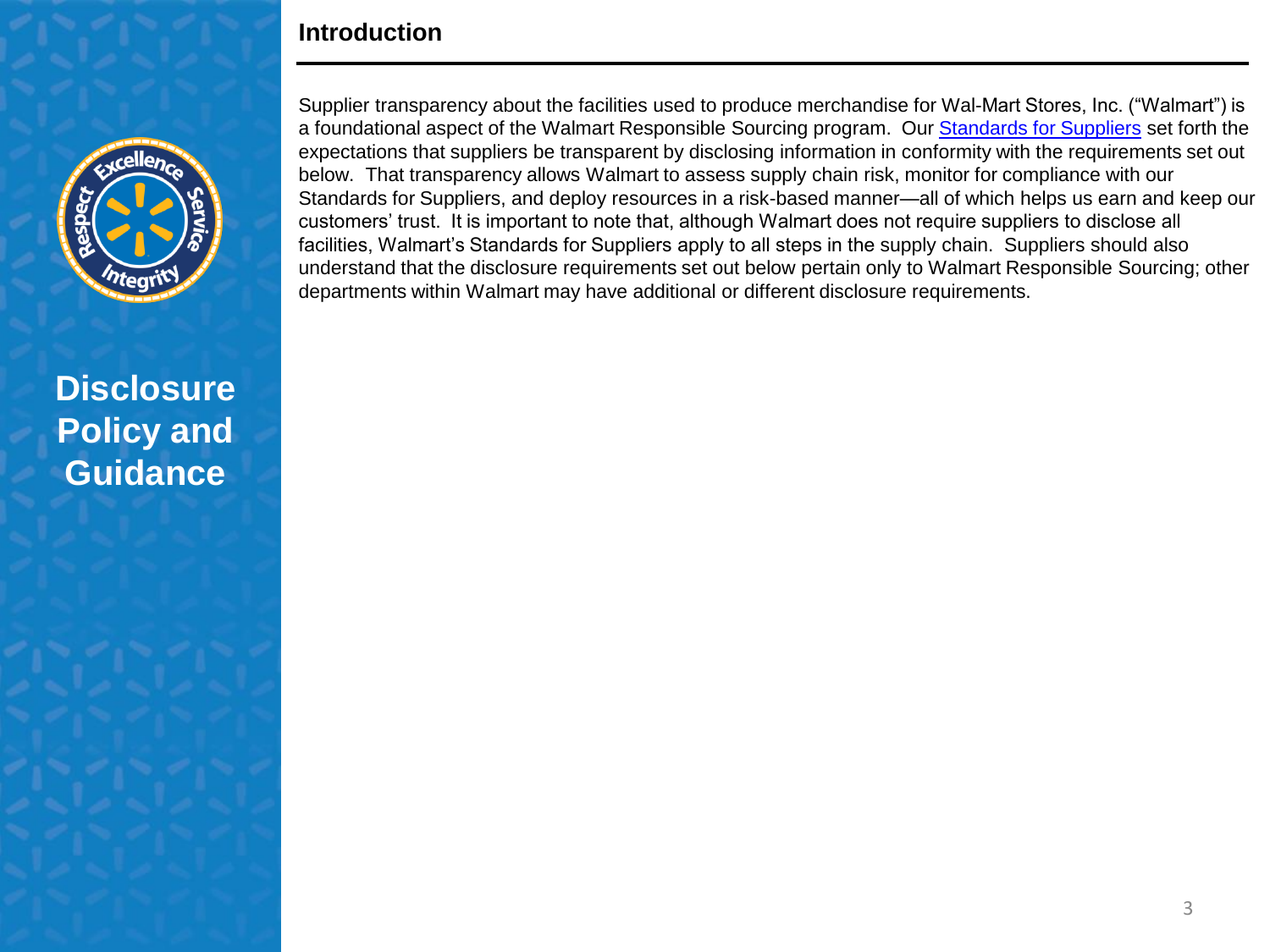# **Policy**

# **Disclosure Policy and Guidance**

A supplier must disclose a facility to Responsible Sourcing under the circumstances described below, unless exempted by this policy.

#### **Where the product is for sale by Walmart US or Sam's Club US, disclose the facility if it is:**

- Engaged in primary or subcontracted production involving substantial transformation into the product Walmart sells;
- Used for Walmart-related production by a Walmart designated or Walmart nominated supplier; or
- Engaged in processing or augmenting the product after it is produced, where Walmart Private Brand identification is visible at the time of the processing or augmentation.

#### **Where the product is for sale by any Walmart International retail market, or to be sold by Walmart through a Walmart e-Commerce platform, disclose the facility if it is:**

Used in connection with the production of Private Brand Merchandise, Exclusive Brand Merchandise, or Direct Import Merchandise, AND It is:

- Engaged in primary or subcontracted production involving substantial transformation into the product Walmart sells;
- Used for Walmart-related business by a Walmart designated or Walmart nominated supplier; or
- Engaged in processing or augmenting the product after it is produced, where Walmart Private Brand identification is visible at the time of the processing or augmentation.

Where disclosure is required, the supplier is responsible for making a timely and accurate disclosure using the electronic or manual forms provided by Walmart. In completing the disclosure process, suppliers must complete all required fields and make any required certifications.

Where disclosure is required, the facility must be in "active" status prior to production of product for Walmart. See instructions covered in guidance section of this document.

Disclosure is an ongoing obligation. Suppliers are responsible for actively maintaining their facility lists, associating and disassociating from facilities, and for keeping all required information up to date. If a supplier is uncertain whether it is required to disclose a given facility, the supplier should disclose the facility to Walmart.

More than one supplier may use the same facility. Each supplier has an independent duty to disclose. The fact that a facility is disclosed by another supplier—or is not disclosed by another supplier—does not affect other suppliers' duties to disclose the same facility.

A facility must also be disclosed if it is designated for disclosure by Walmart as part of an industry, category, or market initiative sponsored by Walmart; Walmart will notify affected suppliers in the event of such designations. Walmart reserves the right to add to and amend these disclosure requirements on reasonable notice to affected suppliers.  $4\frac{4}{3}$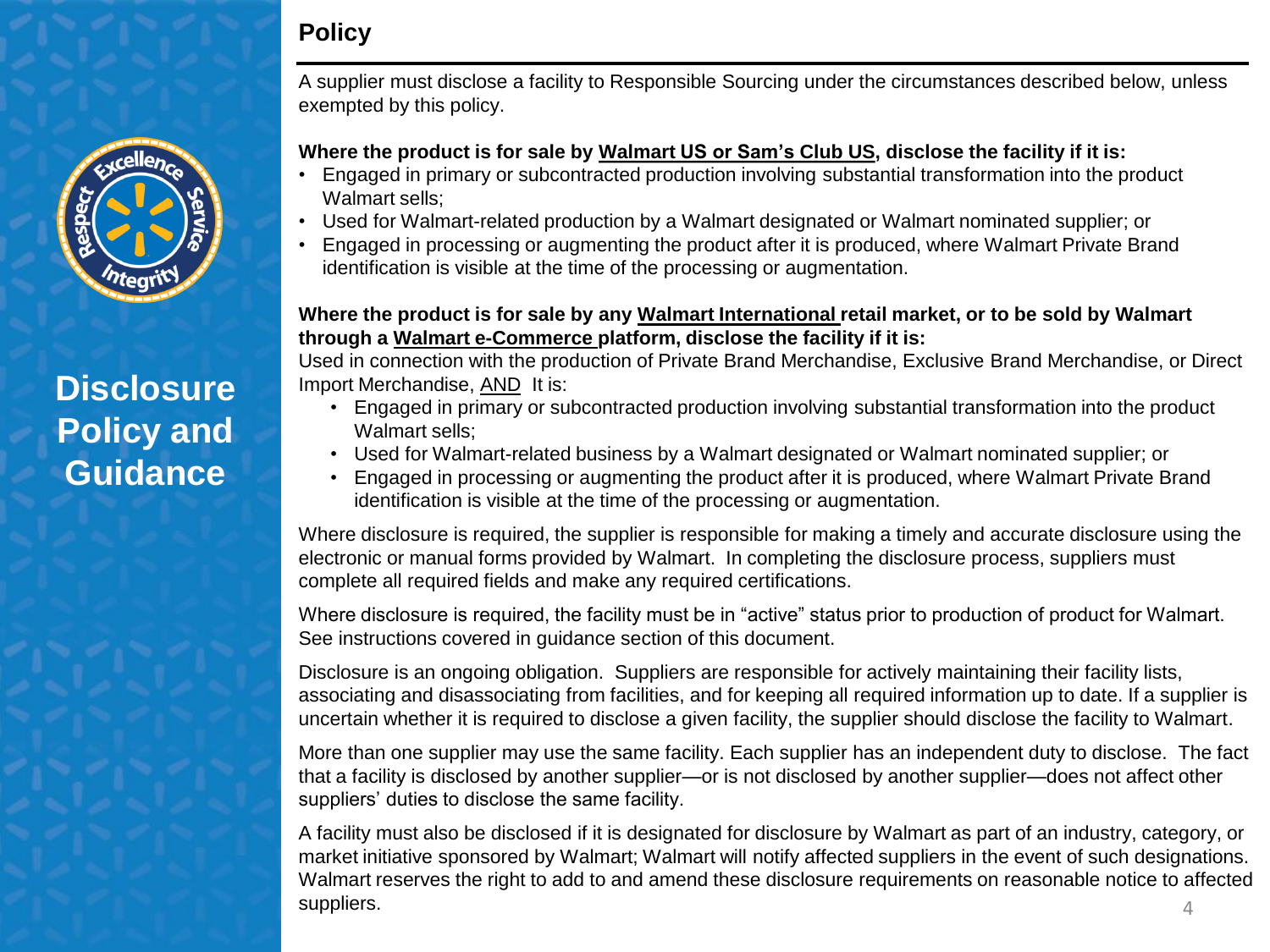# **Policy**



# **Disclosure Policy and Guidance**

In order to allocate resources toward higher-risk facilities, Walmart exempts certain facilities from ordinary disclosure requirements. Suppliers whose facilities are otherwise subject to disclosure may apply for such an exemption for a facility or facilities. Suppliers must receive approval from Walmart Responsible Sourcing on a case-by-case basis before relying upon an exemption. See guidance for details.

Walmart currently offers the following disclosure exemptions:

#### **Disclosure Exemptions**

- **Approved Brands**: Walmart may exempt facilities from a disclosure requirement where the supplier or brand owner of the product at issue has sufficient brand equity to protect and the product has sufficient market presence.
- **Farms:** Walmart may exempt farms from an applicable disclosure requirement.
- **Spot Buys:** Facilities producing merchandise that is the subject of a spot buy—a one-time purchase of a fixed quantity of merchandise that has already been produced and where no future orders of the same goods are anticipated—may be exempt from a requirement to disclose.
- **Distributors:** Facilities producing merchandise—other than Private Brand Merchandise—that Walmart purchases through a distributor may be exempt from the requirement to disclose where the distributor is:
	- (1) an intermediary selling a range of pre-produced and competing products;
	- (2) selling product brands that they neither own nor influence; and
	- (3) selling items or brands that are also sold to other retailers.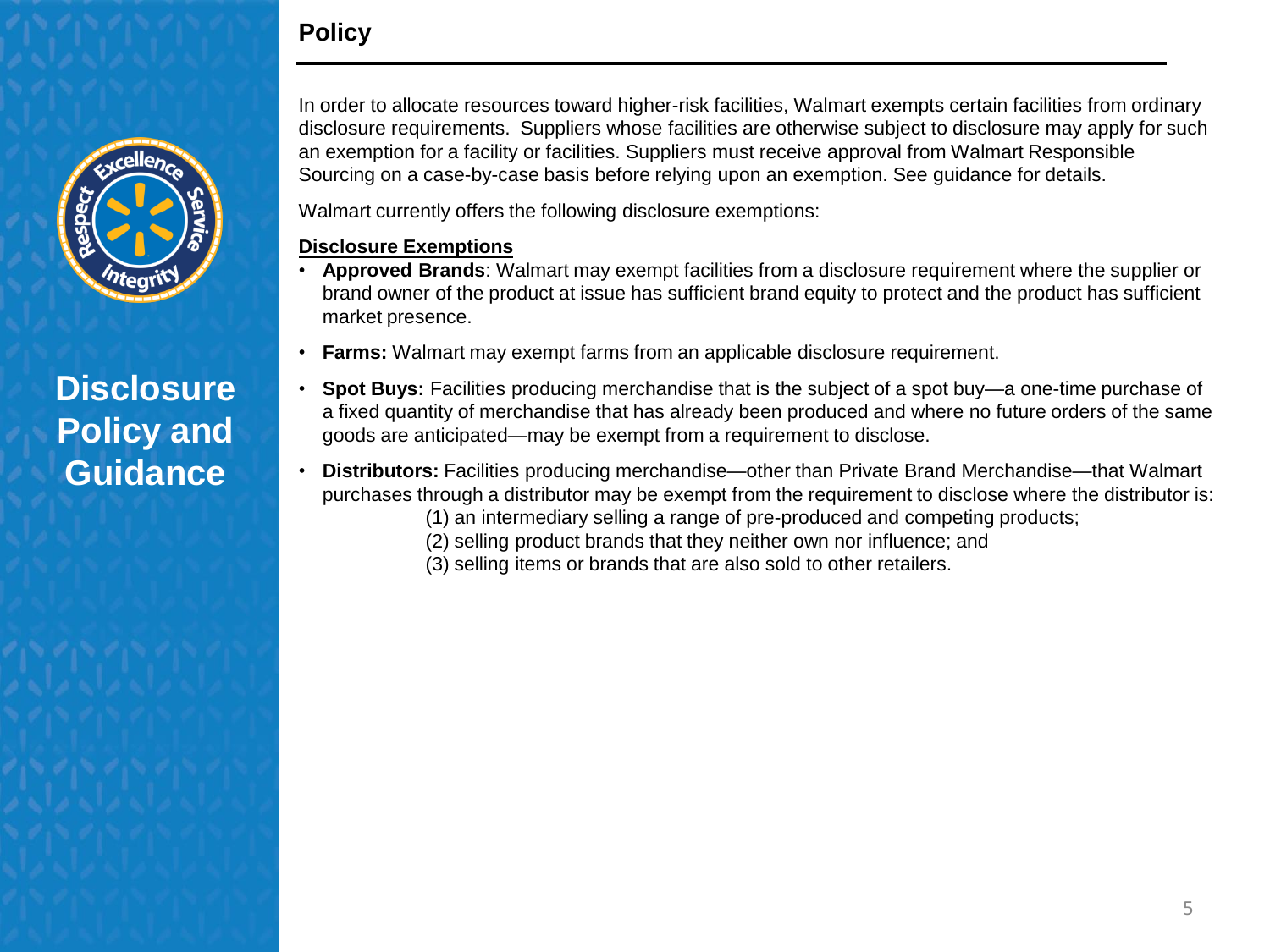



#### **Consequences for Non-Compliance**

Where disclosure is required, a supplier's failure to disclose a facility and/or the production of merchandise in an undisclosed facility is considered to be unauthorized production and can lead to consequences for the supplier, facility, or both.

Where disclosure is required, the facility must be in "active" status prior to production of product for Walmart. The production of merchandise in an "inactive" facility is considered to be unauthorized production and can lead to consequences for the supplier, facility, or both.

Suppliers may be issued consequences—including a supplier "strike" and/or reduction, suspension, or termination of business for production in an undisclosed facility. Three strikes in a two-year period will typically result in a suspension or termination of the supplier's business relationship with Walmart. Certain instances of unauthorized production may result in an immediate reduction, suspension, or termination of business.

Facility consequences related to unauthorized production may include receiving an Orange or Red rating, which may lead to the termination or reduction of that facility's eligibility to produce product for Walmart.

The final determination of consequences is made by Walmart Responsible Sourcing and the relevant merchant and/or sourcing teams.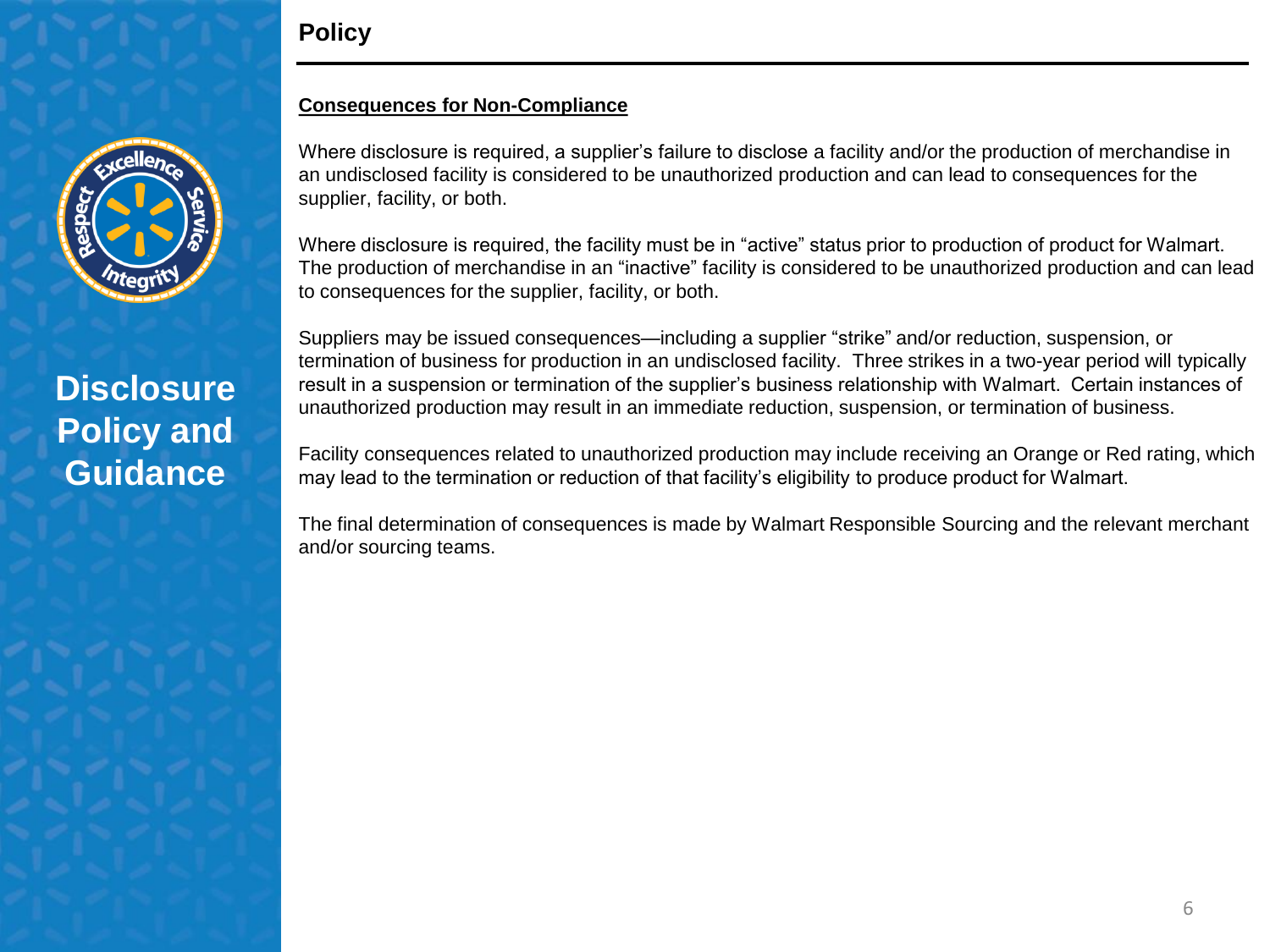### **Guidance – Facilities Requiring Disclosure Walmart US & Sam's Club US**

The tables below are provided for your convenience. Please consult with the relevant Walmart Responsible Sourcing Retail Market or Operations team member assigned to your business to discuss particular disclosure questions.

| Figure 1: Walmart US &<br><b>Sam's Club Disclosure</b><br><b>Required</b> |                                    | <b>Types of Facilities</b>                                                          |                                                        |                                                                  |  |
|---------------------------------------------------------------------------|------------------------------------|-------------------------------------------------------------------------------------|--------------------------------------------------------|------------------------------------------------------------------|--|
|                                                                           |                                    | <b>Primary or</b><br><b>Subcontracted</b><br><b>Production</b><br><b>Facilities</b> | Designated or<br><b>Nominated</b><br><b>Facilities</b> | <b>Post Production</b><br><b>Processing</b><br><b>Facilities</b> |  |
| Types of<br>Merchandise                                                   | <b>Private Brand Merchandise</b>   |                                                                                     |                                                        |                                                                  |  |
|                                                                           | <b>Direct Import Merchandise</b>   |                                                                                     |                                                        |                                                                  |  |
|                                                                           | <b>Exclusive Brand Merchandise</b> |                                                                                     |                                                        |                                                                  |  |
|                                                                           | <b>Other Merchandise</b>           |                                                                                     |                                                        |                                                                  |  |

| <b>Figure 2: Walmart International</b><br>and E-Com Disclosure<br><b>Required</b> |                                    | <b>Types of Facilities</b>                                                          |                                                        |                                                                  |  |
|-----------------------------------------------------------------------------------|------------------------------------|-------------------------------------------------------------------------------------|--------------------------------------------------------|------------------------------------------------------------------|--|
|                                                                                   |                                    | <b>Primary or</b><br><b>Subcontracted</b><br><b>Production</b><br><b>Facilities</b> | Designated or<br><b>Nominated</b><br><b>Facilities</b> | <b>Post Production</b><br><b>Processing</b><br><b>Facilities</b> |  |
| Types of<br>Merchandise                                                           | <b>Private Brand Merchandise</b>   |                                                                                     |                                                        |                                                                  |  |
|                                                                                   | <b>Direct Import Merchandise</b>   |                                                                                     |                                                        |                                                                  |  |
|                                                                                   | <b>Exclusive Brand Merchandise</b> |                                                                                     |                                                        |                                                                  |  |
|                                                                                   | <b>Other Merchandise</b>           |                                                                                     |                                                        |                                                                  |  |



# **Disclosure Policy and Guidance**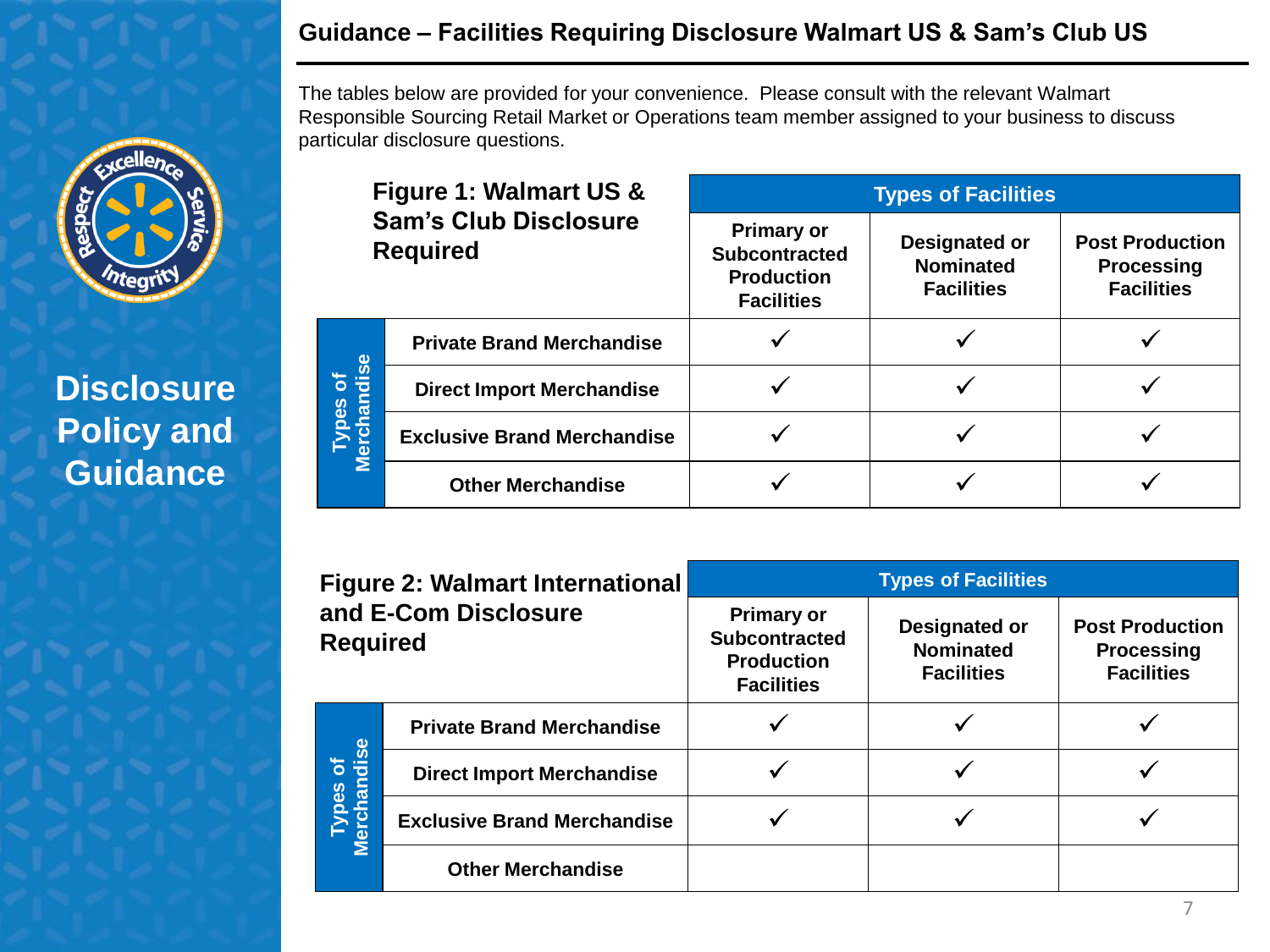

reller

The tree below is provided for your convenience. Please consult your Walmart Responsible [Sourcing team member](http://image.responsiblesourcing.walmart.com/lib/fe9412747764037575/m/1/d47bd1d4-1dd2-4af4-a032-50e5f6855d52.pdf?b=1520346745000http://image.s6.exacttarget.com/lib/fe9412747764037575/m/1/d47bd1d4-1dd2-4af4-a032-50e5f6855d52.pdf) to discuss particular disclosure questions.

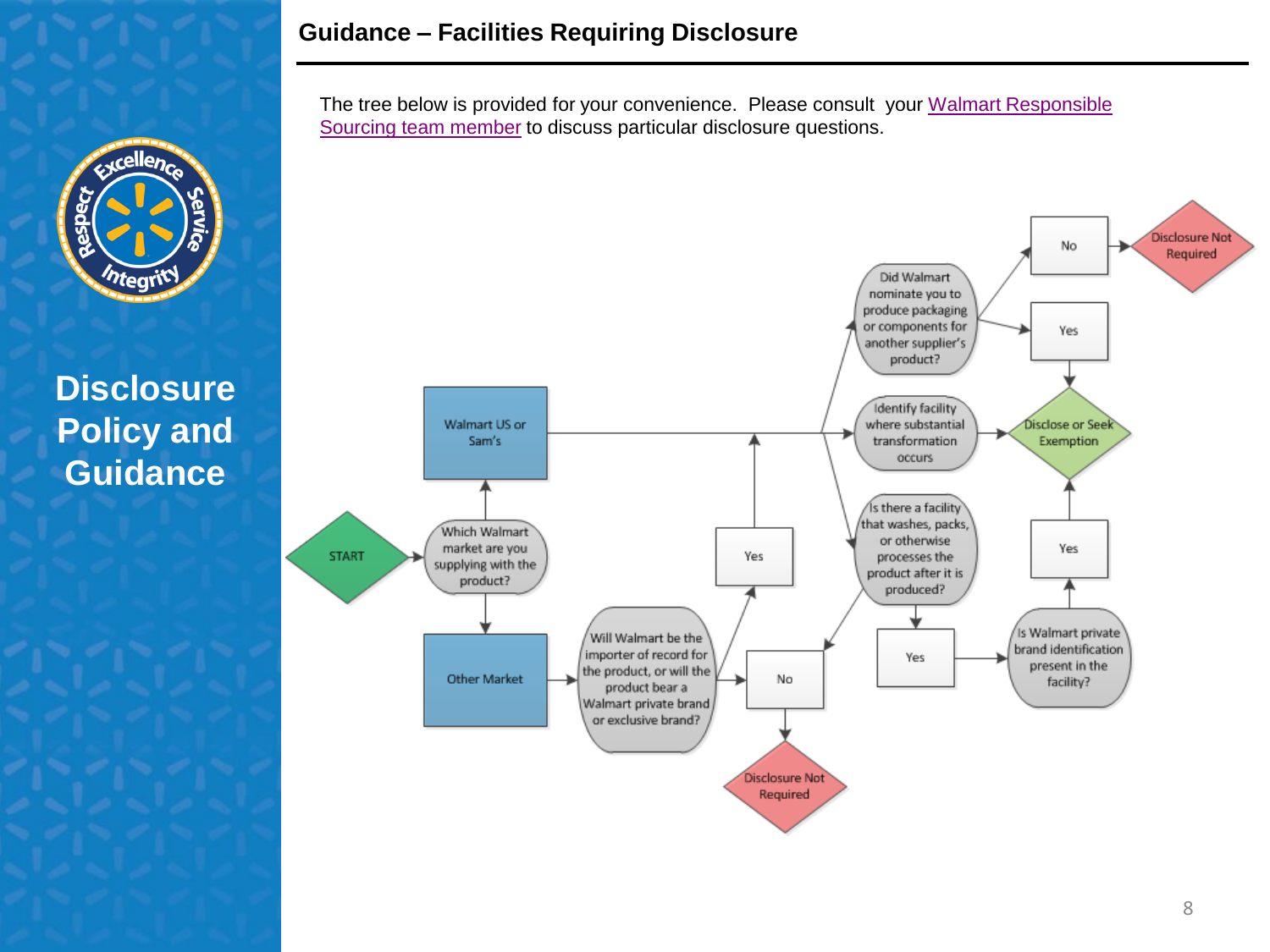### **Guidance – Approved Brand Exemption**



# **Disclosure Policy and Guidance**

Suppliers or their product brands that have sufficient brand equity and market presence may be exempted from the disclosure requirement. Although Walmart does not require suppliers to disclose all facilities, [Standards for Suppliers](http://corporate.walmart.com/sourcing-standards-resources) apply to all steps in the supply chain.

Private Brand Merchandise, Exclusive Brand Merchandise, and non-branded products are not eligible for this exemption.

Facilities used solely for producing products that are on the Approved Brands list do not need to be disclosed to Walmart. However, if a facility is producing an Approved Brand and also producing other product for Walmart, the facility must be disclosed by the supplier producing the non-Approved-Brand product.

# **Is my brand on the Approved Brand list?**

Suppliers with Retail Link access can view the Approved Brand lists: **Retail Link > Docs > Responsible Sourcing > Walmart Approved Brand List**

Suppliers without Retail Link access should contact their buyer/sourcing contact or a [Walmart Responsible](http://image.responsiblesourcing.walmart.com/lib/fe9412747764037575/m/1/d47bd1d4-1dd2-4af4-a032-50e5f6855d52.pdf?b=1520346745000http://image.s6.exacttarget.com/lib/fe9412747764037575/m/1/d47bd1d4-1dd2-4af4-a032-50e5f6855d52.pdf)  [Sourcing team member](http://image.responsiblesourcing.walmart.com/lib/fe9412747764037575/m/1/d47bd1d4-1dd2-4af4-a032-50e5f6855d52.pdf?b=1520346745000http://image.s6.exacttarget.com/lib/fe9412747764037575/m/1/d47bd1d4-1dd2-4af4-a032-50e5f6855d52.pdf)

# **How to submit a brand for consideration**

To submit a brand for Approved Brand consideration, suppliers must certify the brand meets the following requirements:

- 1. The brand is widely recognized by consumers and thus the brand owner has equity to protect.
- 2. The brand is distributed by multiple retailers (not just a Walmart format or banner) in the requesting retail market.

Suppliers must complete the Approved Brand template and return it to their buyer/sourcing contact or a [Walmart Responsible Sourcing team](http://image.responsiblesourcing.walmart.com/lib/fe9412747764037575/m/1/d47bd1d4-1dd2-4af4-a032-50e5f6855d52.pdf?b=1520346745000http://image.s6.exacttarget.com/lib/fe9412747764037575/m/1/d47bd1d4-1dd2-4af4-a032-50e5f6855d52.pdf) [member](http://image.s6.exacttarget.com/lib/fe9412747764037575/m/1/Retail+Market+Contact+List+v5.pdf)

### [Approved Brand application](http://image.responsiblesourcing.walmart.com/lib/fe9412747764037575/m/1/3acc9d1d-4d4d-4b81-8ab9-edb37a404099.xlsx)

Submission of this information does not guarantee that your brand will qualify to be on the Approved Brand list. Your Retail Market manager will contact you upon the approval/rejection of your submission.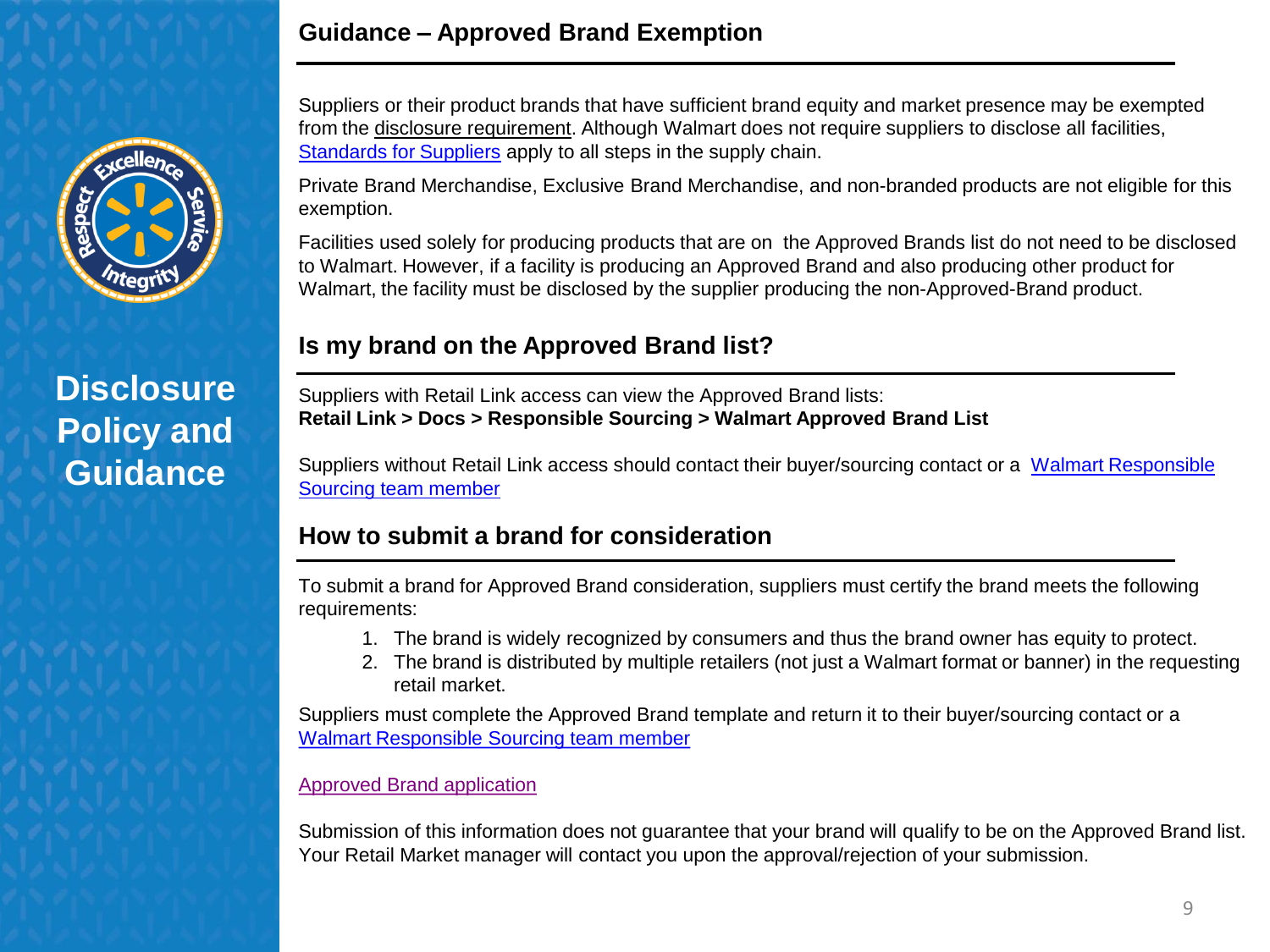

### **Guidance – Distributor Exemption**

Walmart may exempt distributors from disclosure requirements under the terms set out by policy. Exemptions are granted on a case-by-case basis. Distributors exempt from disclosure must share Walmart's Standards for [Suppliers](http://corporate.walmart.com/sourcing-standards-resources) and communicate that the suppliers are responsible for compliance with the Standards at all facilities producing product for sale at Walmart.

### **Is my company on the Approved Distributor list?**

Contact your [Walmart Responsible Sourcing team member](http://image.responsiblesourcing.walmart.com/lib/fe9412747764037575/m/1/d47bd1d4-1dd2-4af4-a032-50e5f6855d52.pdf?b=1520346745000http://image.s6.exacttarget.com/lib/fe9412747764037575/m/1/d47bd1d4-1dd2-4af4-a032-50e5f6855d52.pdf)

# **How to submit for consideration**

To be considered for the distributor exemption, complete the Distributor form and return it to your assigned [Walmart Responsible Sourcing team member](http://image.responsiblesourcing.walmart.com/lib/fe9412747764037575/m/1/d47bd1d4-1dd2-4af4-a032-50e5f6855d52.pdf?b=1520346745000http://image.s6.exacttarget.com/lib/fe9412747764037575/m/1/d47bd1d4-1dd2-4af4-a032-50e5f6855d52.pdf)

#### [Distributor application](http://image.responsiblesourcing.walmart.com/lib/fe9412747764037575/m/1/8934a761-6693-47db-afa7-5e6ba1a4c4e0.docx?b=1520348133000)

.

Submission of this information does not guarantee that you will qualify to be on the Distributor list. Your Retail Market Manager will contact you regarding the approval/rejection of your submission.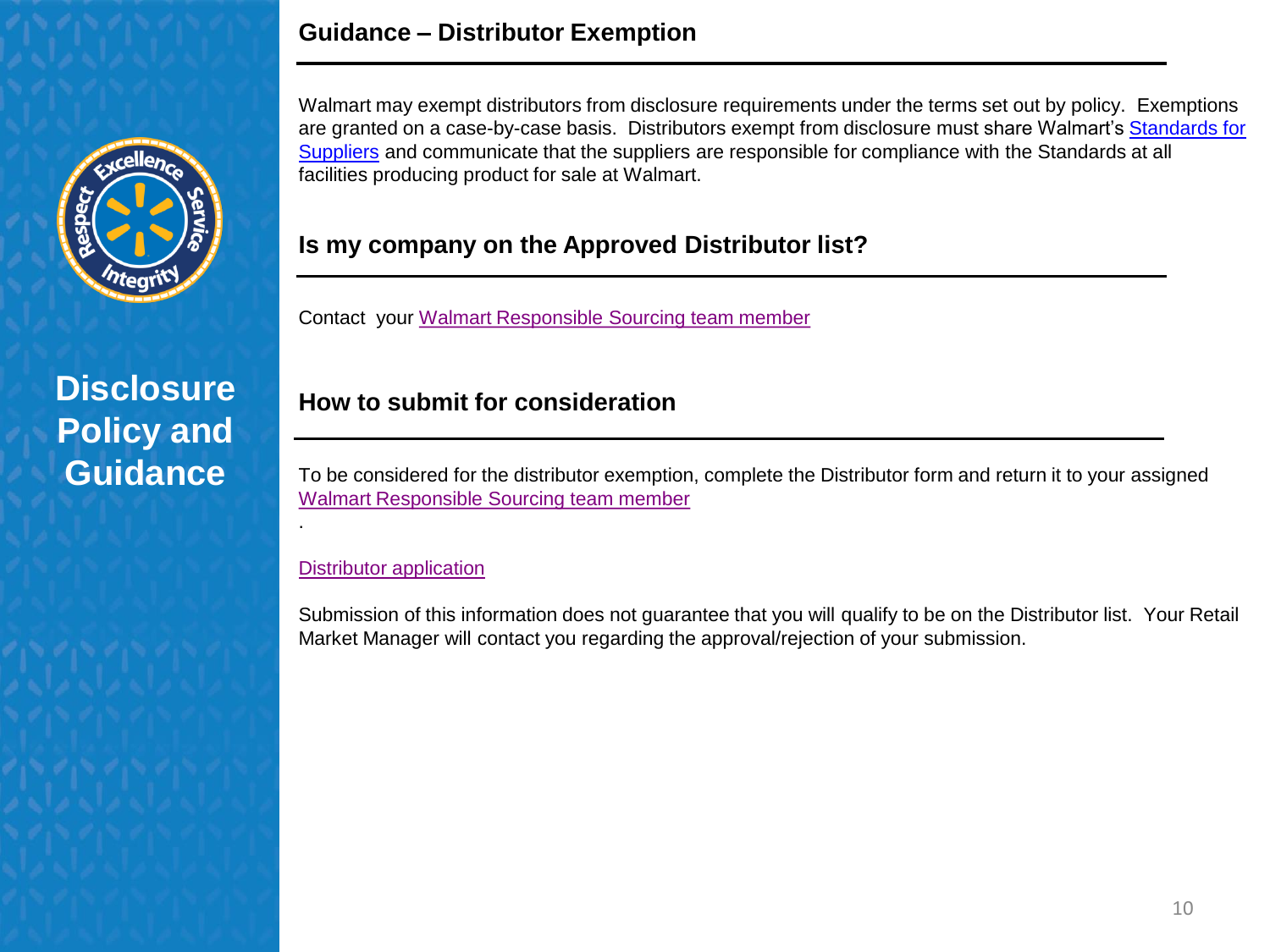

### **Guidance – Reviewing Your Facility Matrix in Retail Link**

Suppliers with Retail Link access can review the list of facilities disclosed in Retail Link by navigating to the Supplier Profile page using the pathway below:

#### **Retail Link Home Page > Apps > Supplier Profile**

Once in the Supplier Profile page, the list of all factories associated with the supplier and their current status can be found under the Factory Overview section.

### $\triangledown$  Factory Overview

**4 Records Found** 

| <b>Factory ID</b> | <b>Name</b>                                                  | <b>Status</b>   | <b>Ethical</b> |
|-------------------|--------------------------------------------------------------|-----------------|----------------|
| 28096301          | SACRED MOUNTAIN WHITE MAGNOLIA INDUSTRIAL CO., LTD., SICHUAN | <b>ACTIVE</b>   | YELLOW         |
| 36115219          | YI WU MERITA GARMENTS FACTORY                                | <b>INACTIVE</b> | <b>ORANGE</b>  |
| 36115220          | ANHUI AHTECH APPAREL CO., LTD                                | <b>INACTIVE</b> | <b>YFI LOW</b> |
| 36131723          | WUHU MEITAI CLOTHES CO LTD                                   | <b>INACTIVE</b> | ORANGE         |
|                   |                                                              |                 |                |

#### **Here suppliers have the opportunity to:**

- Review current facility status
- Review current assessment rating
- Request to add a new facility
- Edit facility information
- Disassociate from a facility no longer being used

#### **Request New Factory**

**Edit Selected Factory Request Supply Chain Security Audit Request Food Safety Audit Request FCCA Edit CAP Factory Activation Factory Inactivation Disassociate Factory** 

**Request New Factory** 

▼

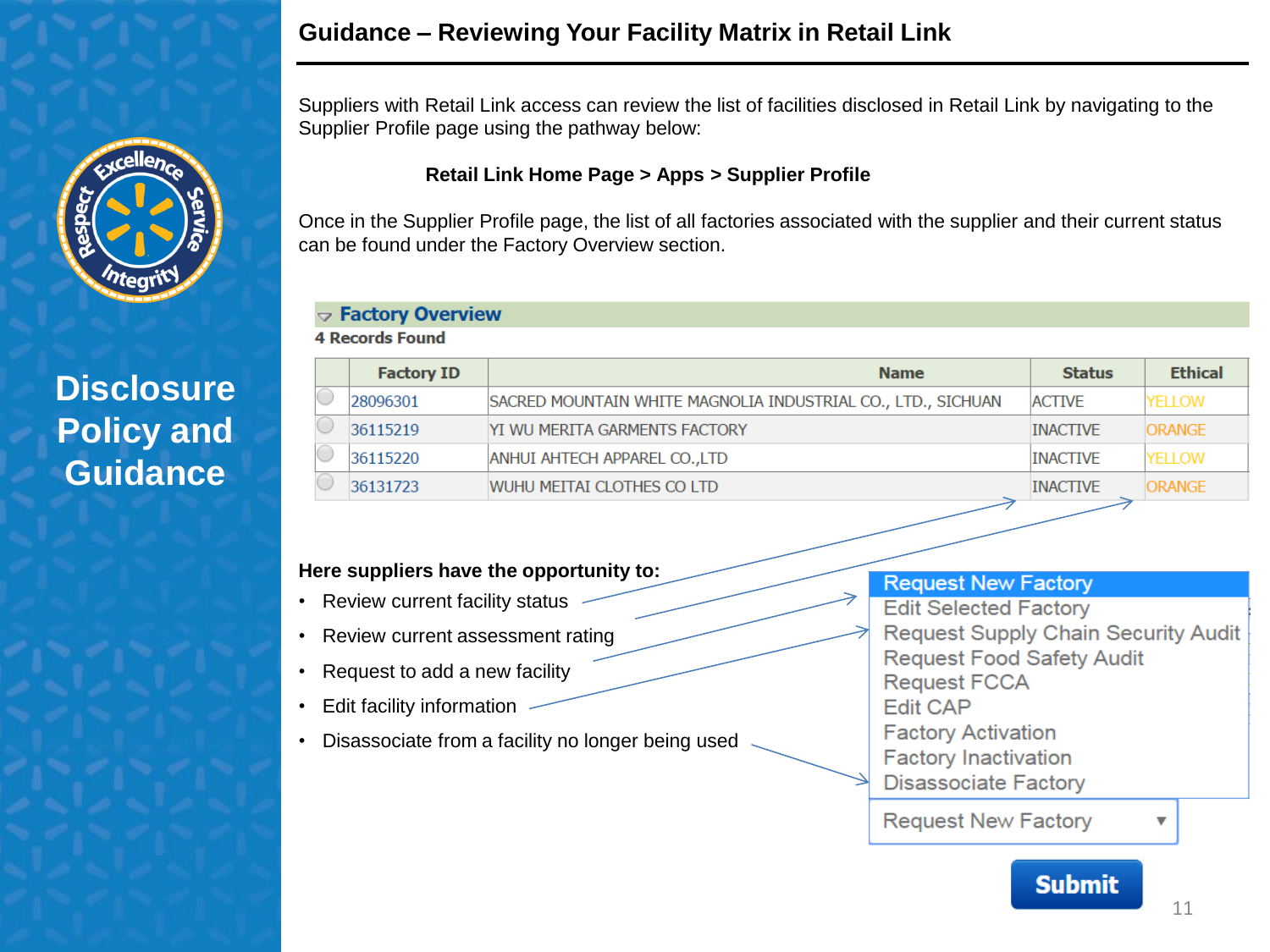

A facility ID is obtained through the process of disclosure. Once it has been determined a facility must be disclosed, the supplier will disclose the facility in one of the following ways:

- **Retail Link**
- Manual disclosure (only available for suppliers without Retail Link Access)

Once disclosure is complete, the supplier will receive a confirmation email within two business days which contains the assigned facility ID number. Additionally, the supplier will be able to see this facility within the Supplier Profile page in Retail Link under Factory Overview.

### **Retail Link Home Page > Apps > Supplier Profile**

### **Reference guides outlining the steps to:**

- Set up a new facility
- Activate a facility
- Inactivate or disassociate from a facility no longer in use

[Retail Link Market Disclosure Reference guide](http://image.responsiblesourcing.walmart.com/lib/fe9412747764037575/m/1/f7c0e024-dd96-4e02-9dfd-c4aba257d163.pdf?b=1520348310000http://image.s6.exacttarget.com/lib/fe9412747764037575/m/1/7f7c015d-85f4-42fe-b0cb-a765afd8a157.pdf) [Non-Retail Link Market Disclosure Reference guide](http://image.responsiblesourcing.walmart.com/lib/fe9412747764037575/m/1/11a2f8e5-5132-4759-a98a-a366925af3ba.pdf?b=1520348233000)

Contact your [Walmart Responsible Sourcing team member](http://image.responsiblesourcing.walmart.com/lib/fe9412747764037575/m/1/d47bd1d4-1dd2-4af4-a032-50e5f6855d52.pdf?b=1520346745000http://image.s6.exacttarget.com/lib/fe9412747764037575/m/1/d47bd1d4-1dd2-4af4-a032-50e5f6855d52.pdf) for a Manual Disclosure Form.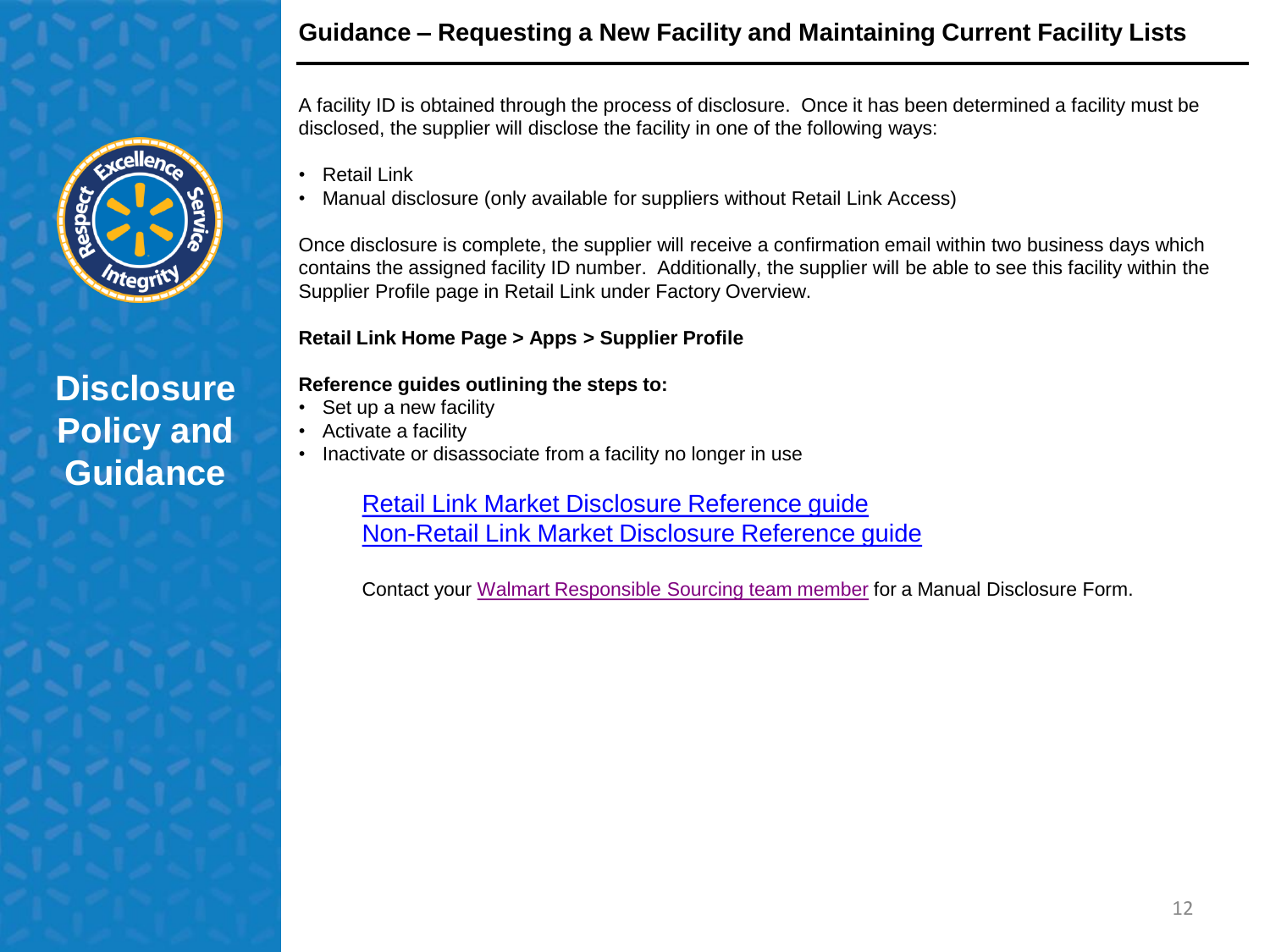

**Guidance – Defining Facility Types**

The following definitions are provided for convenience. Please consult with your [Walmart Responsible](http://image.responsiblesourcing.walmart.com/lib/fe9412747764037575/m/1/d47bd1d4-1dd2-4af4-a032-50e5f6855d52.pdf?b=1520346745000http://image.s6.exacttarget.com/lib/fe9412747764037575/m/1/d47bd1d4-1dd2-4af4-a032-50e5f6855d52.pdf)  [Sourcing team member](http://image.responsiblesourcing.walmart.com/lib/fe9412747764037575/m/1/d47bd1d4-1dd2-4af4-a032-50e5f6855d52.pdf?b=1520346745000http://image.s6.exacttarget.com/lib/fe9412747764037575/m/1/d47bd1d4-1dd2-4af4-a032-50e5f6855d52.pdf) to discuss particular disclosure questions.

**Primary or Subcontracted Production Facilities:** A facility is engaged in primary or subcontracted production for purposes of disclosure if it is the facility where substantial transformation occurs into a product Walmart sells. "Substantial transformation" occurs when a facility produces a product that is a new and different product, with a different and distinct name, character, and use from the products or materials it consisted of previously, regardless of whether further branding, labeling, packing, or other postproduction processing may occur thereafter prior to sale. A product will be substantially transformed in one facility; other processes will either be considered to be pre-production or post-production.

The following activities may be considered "substantial transformation" for purposes of disclosure:

- Assembling components into a product
- Cutting and sewing
- Packing produce or meat
- Processing ingredients into a product
- Refining raw material into a product

The following activities typically are not considered to be "substantial transformation" for purposes of disclosure:

- Washing, labeling, or screen-printing
- Farming
- Checking for quality
- Warehousing finished product
- Manufacturing components of a product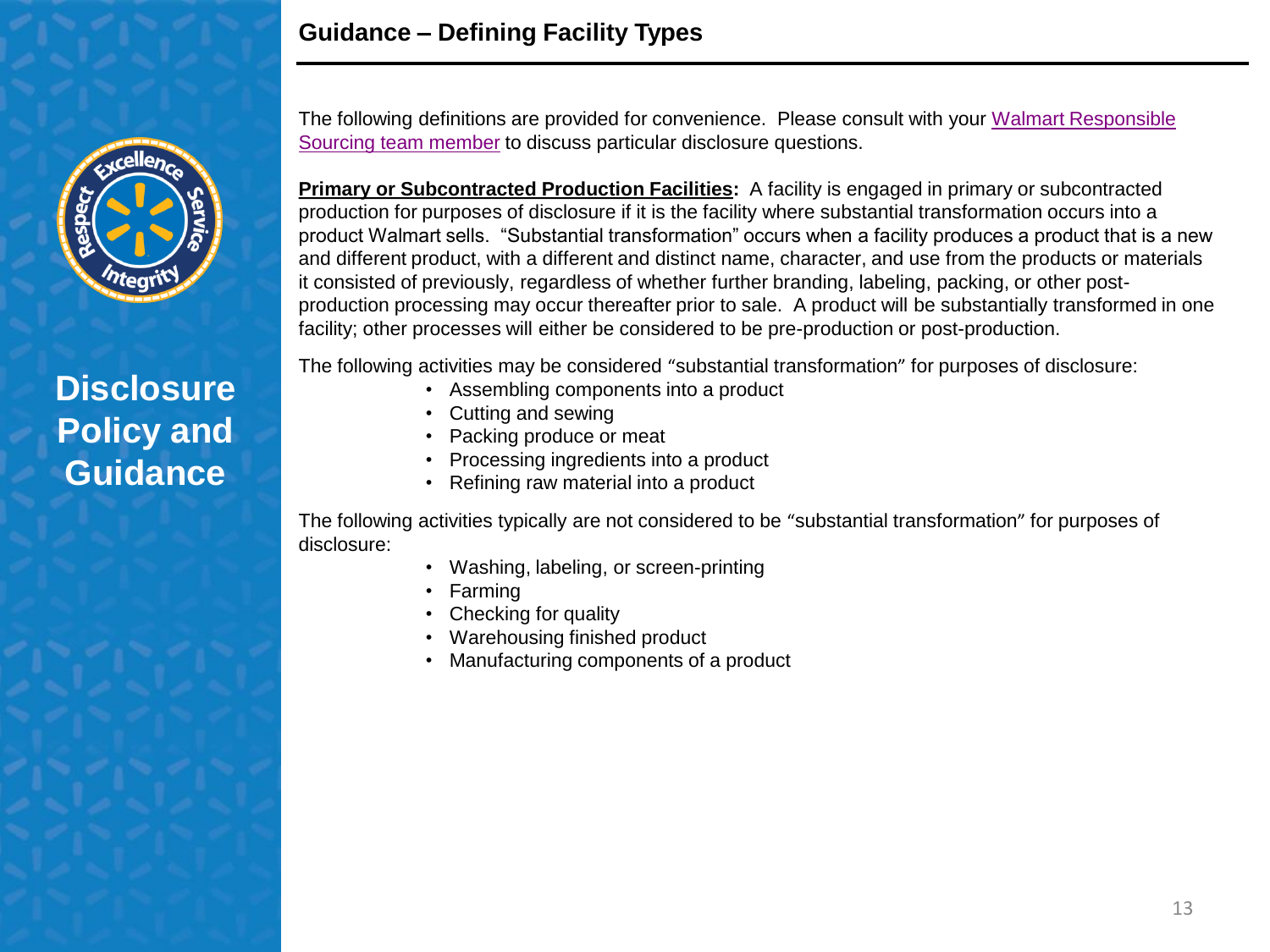### **Guidance – Defining Facility Types**

**Designated or Nominated Suppliers' Facilities:** Walmart or any of its subsidiaries may direct product suppliers to use another specifically designated supplier or may include a particular supplier on a nominated supplier list. A facility is a designated or nominated supplier's facility for purposes of disclosure if it is used by a designated or nominated supplier for Walmart-related business. There may be more than one such facility for each product Walmart sells. These facilities may include, but are not limited to:

- Facilities producing packaging material or labels
- Mills
- Facilities manufacturing components or ingredients of products

**Post-Production Processing Facilities:** A facility is engaged in post-production processing for purposes of disclosure if it is processing or augmenting finished product where the product has Walmart Private Brand identification visible at the time of the processing or augmenting. There may be more than one such facility for each product Walmart sells.

The following activities may be considered post-production processing or augmentation for purposes of disclosure:

- Washing
- Embroidery
- **Pressing**
- **Packing**
- **Bottling**
- Labeling

Post-production processing facilities typically would not include facilities used as part of distribution networks (warehouses, distribution centers, freight consolidators, etc.) unless the facilities are co-located with production facilities.